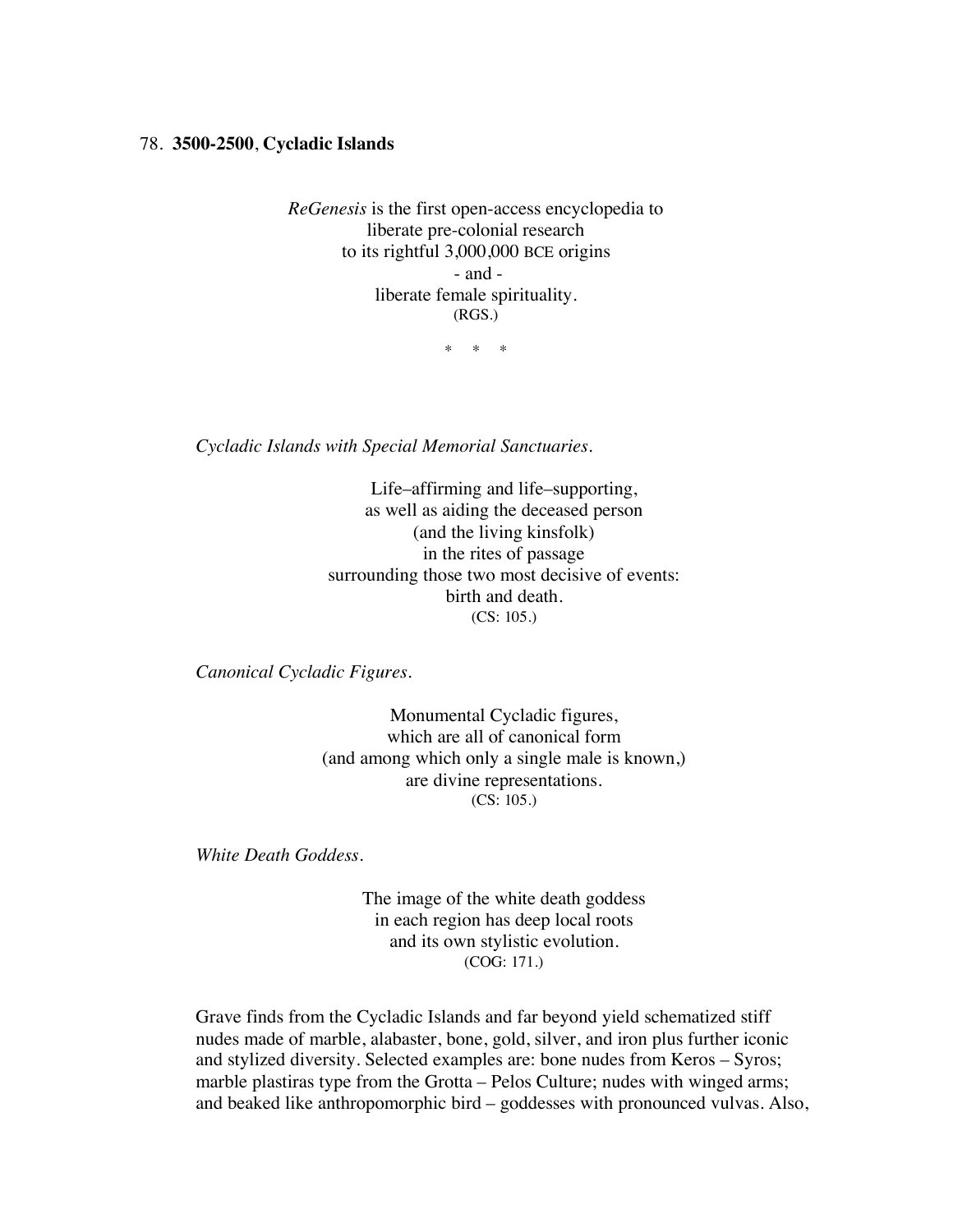further afield stiff nudes include: Egyptian nudes with folded arms and jeweled eyes; large cruciform deities from Cyprus; Babylonian and French *fiddle* (CS: 97) or violin deities plus highly stylized Anatolian examples.

Selected Greek locations/islands of the earliest Cycladic burial discoveries are: Keros; Naxos at Gratta; Kephala and Aghis Irini at Kea; Sikyon; Antiparos; Siphnos; Despotikon; Kampos at Paros; Saliagos; Kastri at Syros; and later Crete; Melos; Siteia; Euboia; and Thera (CS: 25-30; (RGS). (RGS: 3000-2000, Cycladic Goddesses).

Finds are primarily interpreted from funeral contexts, as the death goddesses of Old Europe. These death goddesses are usually found in graves: heads are schematized, representing bird goddesses or snake masks, arms are folded, and the pubic triangle is pronounced. (COG: 171; 434.)

Cycladic goddess communities appear to have been peaceful and flourishing artistic cultures. In reference to the Sardinian Nudes that show similarities, they "predate the Cycladic by more than a millennium and must have been a local innovation. The image of the white death goddess in each region has deep local roots and its own stylistic evolution." (COG: 171.)

For a comprehensive examination of the Cycladic period and images, Renfrew, Colin. *The Cycladic Spirit: Masterpieces from the Nicholas P. Goulandris Collection*. New York, NY: Abrams, 1989. (CS; COG: 434.)

Further Cycladic research: 3000-2000, Cycladic Goddesses; and 3000-2500, Cruciform Goddess, Chalcolithic Age, Cyprus. (RGS.)

Further vulva GSA photo research: 34,000-28,000, Les Eyzies Vulva Engravings, Dordogne Caves; 30,000-25,000, Aurignacian Age; 30,000-25,000, Goddess of Willendorf, Austria; 25,000-20,000, Goddess of Laussel; 5300-4300, Climactic Phase and Script in Old Europe; 2600-2000, Early Bronze Age, Crete, Chthonian; and 400, Celtic Sheela-na-gig. (RGS.)

Further triangle/vulva/V research: 70,000, Blombos Cave; 5300-4300, Climactic Phase and Script in Old Europe; 34,000-28,000, Les Eyzies Vulva Engravings, Dordogne Caves**;** 31,000, Chauvet Cave and Vulva Engravings; 8000/7000-5000, Early Neolithic; 7000-5000, Early Neolithic Crete; 5500-3500, Cucuteni (Tripolye) Culture, Eastern Europe; 4000-3500, Gavrinis, Brittany France; 2000, Asherah; 1790-1700, Goddess of Kultepe, Anatolia; and 1500, Lachish Ewer, Triangle, and Menorah. (RGS.)

IMAGE: EARLY CYCLODIC CULTURES: OLD EUROPEAN. PHOTO: © GSA. DESCRIPTION: ILLUSTRATION OF EARLY CYCLODIC CULTURES. SLIDE LOCATION CYCLODIC, SHEET 4, ROW 1, SLEEVE 1, SLIDE #25, BCE. CU\_CYO\_S4\_R1\_SL1\_S25. SHOT ON LOCATION: BRITISH MUSEUM: LONDON, ENGLAND.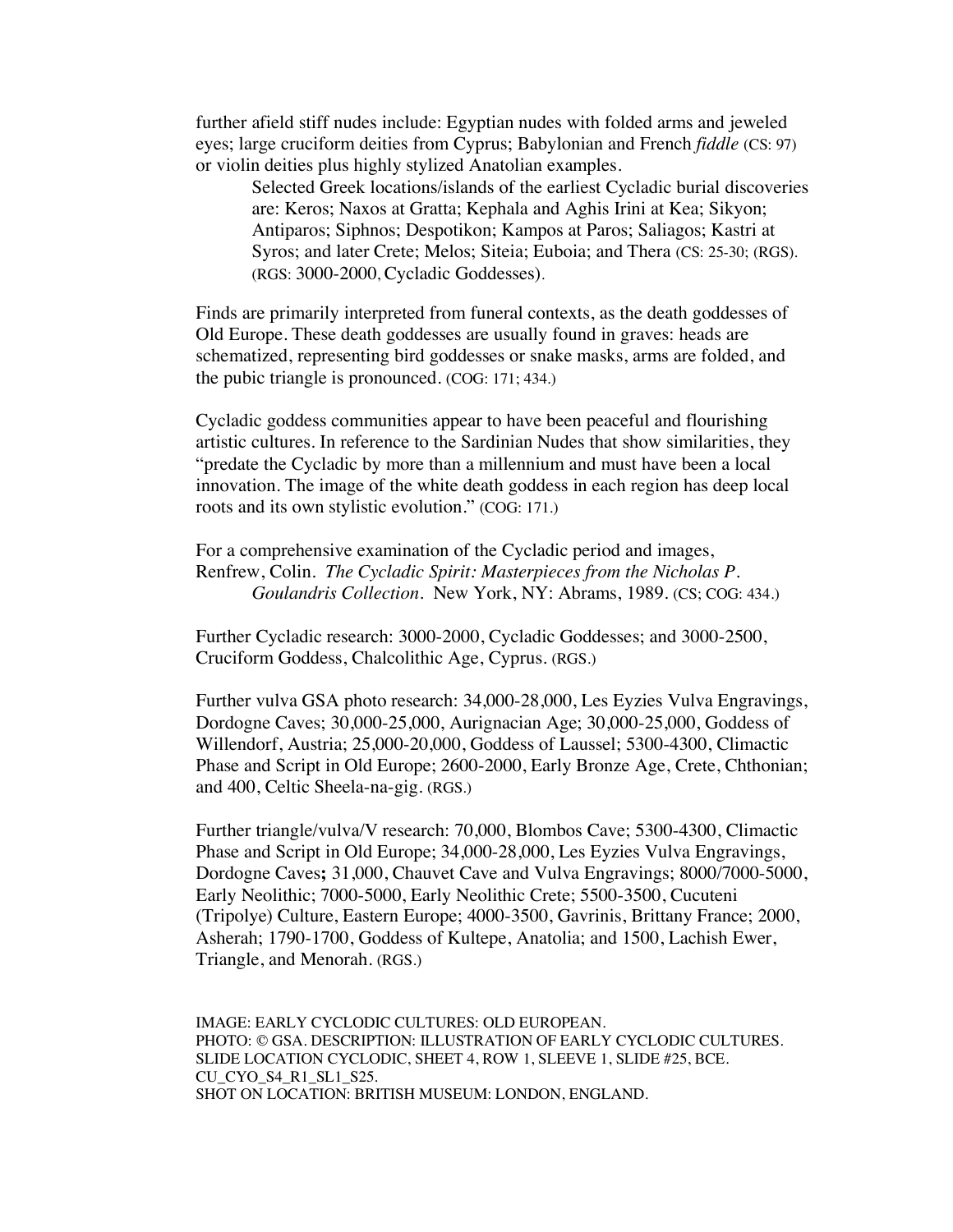NOTE 1: FIELDWORK PROJECT 2002.

IMAGE: PRECURSOR OF CYCLADIC FIGURES: LATE NEOLITHIC.

PHOTO: © GSA. DESCRIPTION: PRECURSOR OF CYCLADIC FIGURES INC. BEAK (BA BIRD \*) NOSE, PRONOUNCED BREASTS PLUS "DEEPLY – CLEFTED TRIANGULAR VULVA," AEGEAN ISLANDS. (SV: 46-47.)

SLIDE LOCATION CYCLADIC, SHEET 3, ROW 2, SLEEVE 2, SLIDE #36, 4500-3200 (LATE NEOLITHIC) BCE.

CU\_CYO\_S3\_R2\_SL2\_S36.

SHOT ON LOCATION: BRITISH MUSEUM: LONDON, ENGLAND.

NOTE 1 RE. BA – BIRD OR BA – SOUL.

\* 'IN A PARALLEL IMAGE,' THE PERSONAL BA – SOUL IS ONE'S SPIRIT SOUL THAT DURING THE DEATHING PROCESS MAY HOVER OR APPEAR AS A BIRD TO JOIN WITH THE KA SOUL, THE UNIVERSAL, GAIAN – LIFE – FORCE, THE GREAT MOTHER WHO BECKONS: 'BEHOLD I AM BEHIND THEE, I AM THY TEMPLE, THY MOTHER, FOREVER AND FOREVER.' TO DIE IS TO REUNITE WITH ONE'S KA (KG: 63, 67; MG: 245-46; RGS).

NOTE 2: FIELDWORK PROJECT 1998.

IMAGE: SCHEMATIZED VIOLIN DEITIES: CYCLADIC.

PHOTO: © GSA. DESCRIPTION: GRAVE FINDS INCLUDING SCHEMATIZED FIDDLE OR VIOLIN DEITIES (GROTTA-PELOS CULTURE).

SLIDE LOCATION CYCLADIC, SHEET 1, ROW 2, SLEEVE 3, SLIDE #5, 3300-2700 BCE. CU\_CYO\_S1\_R2\_SL3\_S5.

SHOT ON LOCATION: BRITISH MUSEUM: LONDON, ENGLAND.

NOTE 1: SIMILAR IMAGES ARE ALSO FOUND IN (ANATOLIA) TURKEY, EUROPE, NORTHERN MESOPOTAMIA, AND THROUGHOUT THE GREEK ISLANDS. NOTE 2: FOR EARLIER SOUTHERN LEVANT FINDS, SEE THE RITUAL VIOLIN DEITIES FROM THE GILAT SANCTUARY, 4500-3600, CHALCOLITHIC/ COPPER PERIOD. NOTE 3: FIELDWORK PROJECT 1984.

IMAGE: SCHEMATIZED VIOLIN-SHAPED FEMALE DEITY: NANTES, FRANCE. PHOTO: © GSA. DESCRIPTION: NEOLITHIC FEMALE DEITY FROM CAMP OR FORT – HARROUARD, MARCILLY-SUR-EURE, NANTES, FRANCE. (LIKELY RE. GROTTA – PELOS CULTURE.)

SLIDE LOCATION NEO. PAL. FRENCH, SHEET 5, ROW 1, SLEEVE 2, SLIDE #2, BCE. CU\_NPF\_S5\_R1\_SL2\_S2.jpg

SHOT ON LOCATION: MUSÉE DES ANTIQUITÉS NATIONALES: SAINT-GERMAIN-EN-LAYE, FRANCE.

NOTE 1: MUSÉE DES ANTIQUITÉS NATIONALES IS LOCATED JUST OUTSIDE OF PARIS.

NOTE 2: FIELDWORK PROJECT 1980'S.

PHOTO NOTE: ILLUSTRATOR, CHRISI KARVONIDES.

IMAGE: CYCLODIC GODDESS FROM KAPROS CEMETERY: AMORGOS, GREECE. PHOTO: © GSA. DESCRIPTION: MARBLE PLASTIRAS TYPE OF CYCLADIC DEITY WITH AMPLE THIGHS, RECEDING PUBIC AREA AND FOLDED ARMS THAT ARE CUT AWAY FROM THE TORSO, KAPROS CEMETERY, AMORGOS, GREECE. (GROTTA – PELOS CULTURE.)

SLIDE LOCATION CYCLODIC, SHEET 3, ROW 3, SLEEVE 5, SLIDE #10, 3000-28000 BCE. CU\_CYO\_S3\_R3\_SL5\_S10.

SHOT ON LOCATION: BRITISH MUSEUM, LONDON.

NOTE 1: FIELDWORK PROJECT 1998.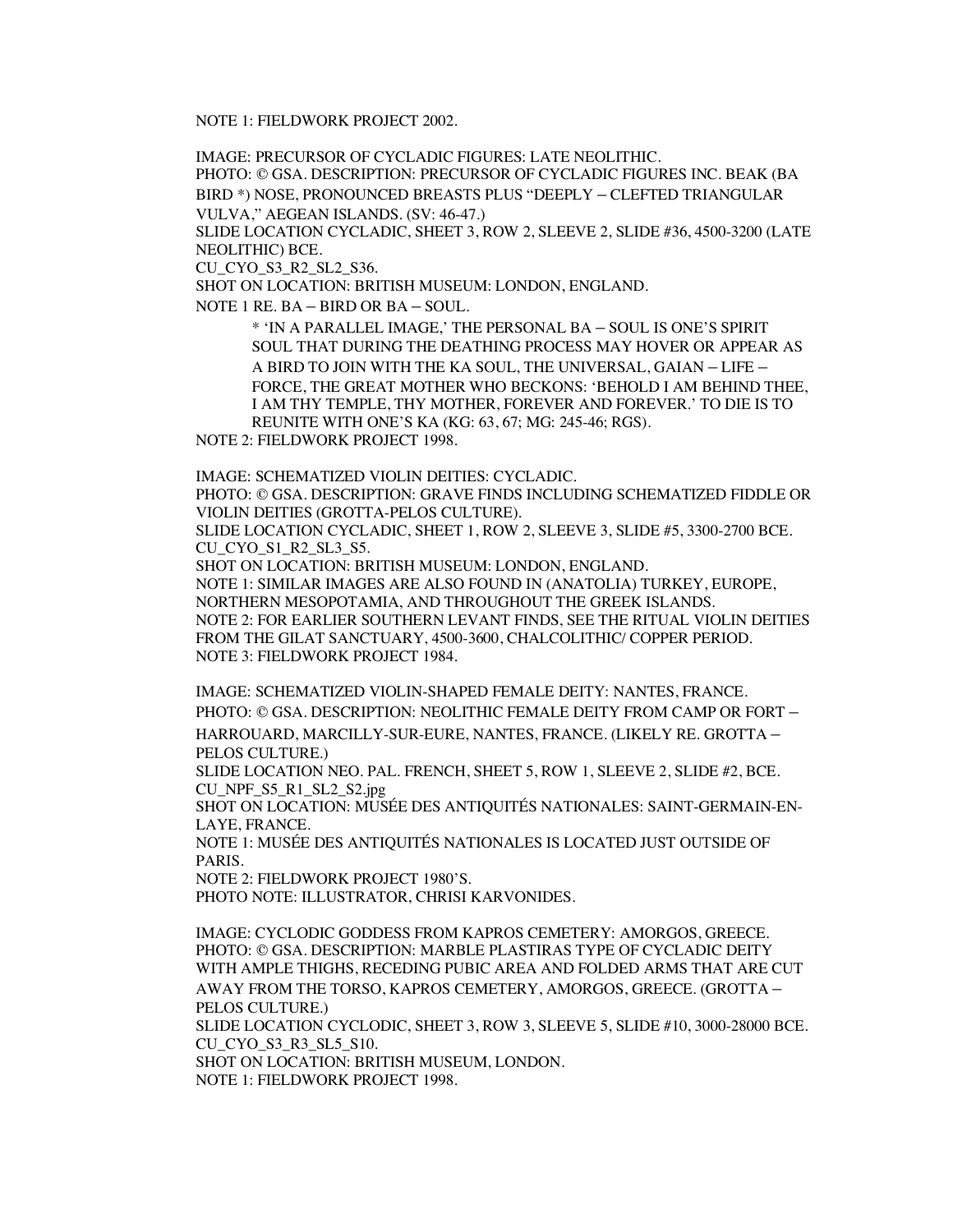IMAGE: CYCLADIC WITH PUBIC DETAIL: KEROS/SYROS CULTURE. PHOTO: © GSA. DESCRIPTION: CYCLADIC (CHALANDRIANI TYPE) STIFF MARBLE NUDE WITH DETAILED PUBIC TRIANGLE, KEROS – SYROS CULTURE. SLIDE LOCATION CYCLADIC, SHEET 3, ROW 3, SLEEVE 3, SLIDE #8, 2400-2200 BCE. CU\_CYO\_S3\_R3\_SL3\_S8. SHOT ON LOCATION: BRITISH MUSEUM: LONDON, ENGLAND.

NOTE 1: FIELDWORK PROJECT 1998.

IMAGE: CRUCIFORM DEITY FROM GIALIA/YAYLA NEAR POMOS: CYPRUS, GREECE. PHOTO: © GSA. DESCRIPTION: DEITY IN KA POSTURE WEARING A CRUCIFORM NECKLACE WITH HEAD TILTED BACK AND KNEES SLIGHTLY BENT, FROM REGION OF GIALIA OR POMOS, CYPRUS. (SSCC: 141.)

SLIDE LOCATION CYPRUS, SHEET 2, ROW 4, SLEVE 4, SLIDE #19, C. 3000-2500 BCE. CU CYP S2 R4 SL4 S19.

SHOT ON LOCATION: CYPRUS ARCHAEOLOGICAL MUSEUM: NICOSIA, CYPRUS. NOTE 1:

THE ENTIRE BODY OF THE GODDESS IS REPRESENTED IN THE MEGALITHIC TOMBS OF WESTERN EUROPE, WHOSE SHAPE SHEDS AN INTERESTING LIGHT ON THE LATER CRUCIFORM CATHEDRALS OF EUROPE. PLANS OF TOMBS INSIDE CAIRNS. THE NEOLITHIC PASSAGE-GRAVE CULTURE OF IRELAND (CARROWKEEL, COUNTY SLIGO, NW IRELAND); 2<sup>nd</sup> HALF 4<sup>th</sup> MILL. B.C (LOG: 153, FIG. 236).

NOTE 2: ALSO SEE KNOWTH 1 AT NEWGRANGE, IRELAND. (LOG: 104, FIG. 170.) CORBELLED ROOF KNOWTH I THAT INCLUDES TWO PASSAGE CHAMBERS, ONE UNDIFFERENTIATED THAT OPENS TO THE WEST PLUS A CRUCIFORM CHAMBER THAT OPENS TO THE EAST (RGS).

NOTE 3: FIELDWORK PROJECT 1986.

IMAGE: CRUCIFORM DEITY: CYPRUS, GREECE.

PHOTO: © GSA. DESCRIPTION CRUCIFORM WITH OUTSTRETCHED ARMS. SLIDE LOCATION KARVON, IPHOTO, GETTY IMAGES 2011: (PREVIOUSLY MOBILEME GALLERY), SHEET , ROW , SLEEVE , IMAGE #DSCN2759, c. 3,000 BCE. SHOT ON LOCATION: GETTY VILLA MUSEUM: MALIBU, CALIFORNIA: IMAGE TBD. NOTE 1: FIELDWORK PROJECT 2011. PHOTO NOTE: ILLUSTRATOR, CHRISI KARVONIDES

IMAGE: CYCLODIC–TYPE NEOLITHIC DEITY: EGYPT.

PHOTO: © GSA. DESCRIPTION: CYCLODIC–TYPE EGYPTIAN DEITY FOLDED ARMS, LAPIS INLAID EYES, AND STYLIZED PUBIC AREA. SLIDE LOCATION EGYPT, ADDENDUM 2, ROW 2, SLEEVE 5, SLIDE #31, 4000-3600

BCE.

CO\_EGY\_AD2\_R2\_SL5\_S31.jpg

SHOT ON LOCATION: BRITISH MUSEUM: LONDON, ENGLAND. NOTE 1: A MEMORIAL ITEM BURIED WITH ADULTS AND CHILDREN. NOTE 2: THIS EGYPTIAN DEITY IS A CLOSE FACSIMILE TO THE IVORY SHEELA-NA-GIG IN THE ANCIENT PETRIE COLLECTION AS NOTED BY M. A. MURRAY. (FEF.) NOTE 3: FIELDWORK PROJECT 1998.

IMAGE: CYCLADIC NUDES.

PHOTO: © GSA. DESCRIPTION: CYCLADIC NUDES WITH WINGED ARMS. (LOG: 203, FIG. 321.) SLIDE LOCATION KARVON, IPHOTO, IMAGES 2011: (PREVIOUSLY MOBILEME GALLERY), SHEET , ROW , SLEEVE , SLIDE #DSCN2772, BCE.: IMAGE TBD. SHOT ON LOCATION: GETTY VILLA MUSEUM: MALIBU, CALIFORNIA. NOTE 1: FIELDWORK PROJECT 2011.